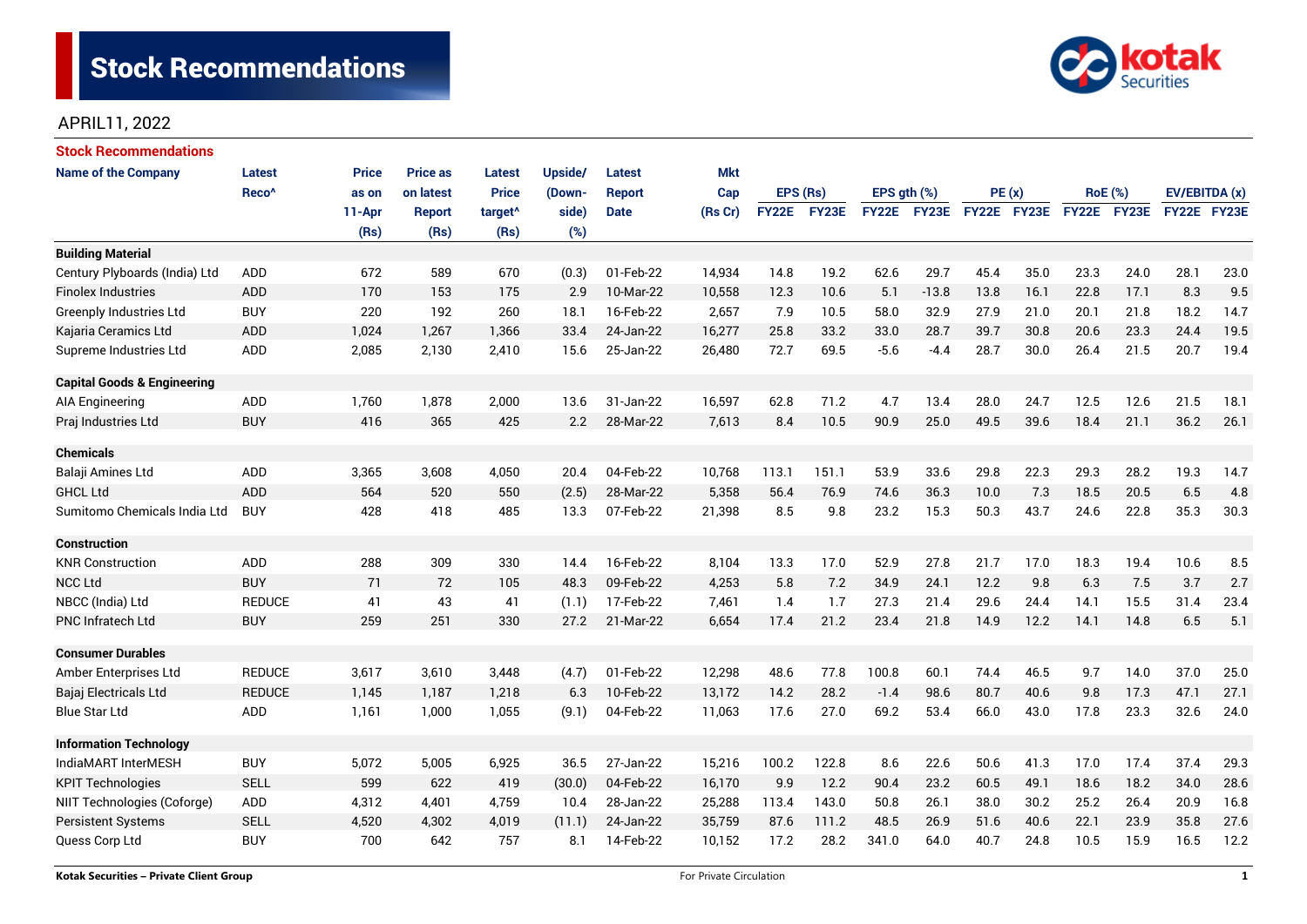

# APRIL 11, 2022

| <b>Stock Recommendations</b>       |                   |              |                 |                     |         |               |            |              |       |                  |         |             |      |                |       |               |      |
|------------------------------------|-------------------|--------------|-----------------|---------------------|---------|---------------|------------|--------------|-------|------------------|---------|-------------|------|----------------|-------|---------------|------|
| <b>Name of the Company</b>         | <b>Latest</b>     | <b>Price</b> | <b>Price as</b> | <b>Latest</b>       | Upside/ | <b>Latest</b> | <b>Mkt</b> |              |       |                  |         |             |      |                |       |               |      |
|                                    | Reco <sup>^</sup> | as on        | on latest       | <b>Price</b>        | (Down-  | <b>Report</b> | Cap        | EPS (Rs)     |       | EPS $qth$ $(\%)$ |         | PE(x)       |      | <b>RoE</b> (%) |       | EV/EBITDA (x) |      |
|                                    |                   | 11-Apr       | <b>Report</b>   | target <sup>^</sup> | side)   | <b>Date</b>   | (Rs Cr)    | <b>FY22E</b> | FY23E | <b>FY22E</b>     | FY23E   | FY22E FY23E |      | <b>FY22E</b>   | FY23E | FY22E FY23E   |      |
|                                    |                   | (Rs)         | (Rs)            | (Rs)                | (%)     |               |            |              |       |                  |         |             |      |                |       |               |      |
| <b>Metals &amp; Mining</b>         |                   |              |                 |                     |         |               |            |              |       |                  |         |             |      |                |       |               |      |
| <b>MOIL Ltd</b>                    | <b>BUY</b>        | 189          | 170             | 215                 | 14.0    | 18-Feb-22     | 5,023      | 14.5         | 16.4  | 95.9             | 13.1    | 13.0        | 11.5 | 11.5           | 12.2  | 6.8           | 5.2  |
| <b>APL Apollo Tubes Ltd</b>        | <b>BUY</b>        | 1,064        | 820             | 980                 | (7.9)   | 28-Jan-22     | 26,601     | 21.0         | 27.0  | $-27.6$          | 28.6    | 50.7        | 39.4 | 26.7           | 26.8  | 29.3          | 23.3 |
|                                    |                   |              |                 |                     |         |               |            |              |       |                  |         |             |      |                |       |               |      |
| Oil & Gas                          |                   |              |                 |                     |         |               |            |              |       |                  |         |             |      |                |       |               |      |
| Chennai Petroleum Corp             | <b>BUY</b>        | 178          | 104             | 127                 | (28.6)  | 25-Jan-22     | 2,650      | 30.3         | 18.2  | 75.1             | $-39.9$ | 5.9         | 9.8  | 24.6           | 12.5  | 7.4           | 9.1  |
| Gujarat Gas                        | <b>ADD</b>        | 539          | 660             | 734                 | 36.3    | 10-Feb-22     | 37,052     | 18.7         | 26.7  | 0.5              | 42.8    | 28.8        | 20.2 | 24.3           | 27.3  | 17.6          | 12.7 |
| <b>MRPL</b>                        | <b>ADD</b>        | 54           | 47              | 50                  | (8.1)   | 31-Jan-22     | 9,531      | 1.2          | 6.8   | $-137.5$         | 466.7   | 45.3        | 8.0  | 4.7            | 23.8  | 14.2          | 9.3  |
|                                    |                   |              |                 |                     |         |               |            |              |       |                  |         |             |      |                |       |               |      |
| <b>Paints</b>                      |                   |              |                 |                     |         |               |            |              |       |                  |         |             |      |                |       |               |      |
| Akzo Nobel India Ltd               | <b>BUY</b>        | 1,917        | 1,887           | 2,670               | 39.2    | 14-Feb-22     | 8,954      | 57.9         | 67.2  | 27.3             | 16.1    | 33.1        | 28.5 | 17.9           | 19.7  | 20.0          | 17.0 |
|                                    |                   |              |                 |                     |         |               |            |              |       |                  |         |             |      |                |       |               |      |
| <b>Pharmaceuticals</b>             |                   |              |                 |                     |         |               |            |              |       |                  |         |             |      |                |       |               |      |
| Suven Pharmaceuticals              | <b>REDUCE</b>     | 606          | 561             | 550                 | (9.2)   | 17-Aug-21     | 15,389     | 16.9         | 21.1  | 19.0             | 24.9    | 35.8        | 28.7 | 27.6           | 26.5  | 28.1          | 22.0 |
|                                    |                   |              |                 |                     |         |               |            |              |       |                  |         |             |      |                |       |               |      |
| <b>Transportation</b>              |                   |              |                 |                     |         |               |            |              |       |                  |         |             |      |                |       |               |      |
| Aegis Logistics Ltd                | <b>BUY</b>        | 226          | 216             | 310                 | 37.4    | 14-Feb-22     | 7,535      | 12.6         | 13.6  | 28.6             | 7.9     | 17.9        | 16.6 | 20.4           | 19.0  | 10.2          | 9.2  |
| <b>Allcargo Global Logistics</b>   | <b>BUY</b>        | 370          | 346             | 430                 | 16.1    | 15-Feb-22     | 9,108      | 27.7         | 31.3  | 246.3            | 13.0    | 13.4        | 11.8 | 21.2           | 20.1  | 7.1           | 6.0  |
| <b>Blue Dart Express</b>           | <b>BUY</b>        | 6,561        | 6,926           | 7,975               | 21.5    | 01-Feb-22     | 15,616     | 115.0        | 134.0 | 98.3             | 16.5    | 57.1        | 49.0 | 36.2           | 33.3  | 16.3          | 14.1 |
| <b>VRL Logistics Ltd</b>           | <b>BUY</b>        | 515          | 499             | 625                 | 21.4    | 04-Feb-22     | 4,694      | 11.3         | 18.3  | 117.3            | 61.9    | 45.5        | 28.1 | 14.3           | 21.6  | 14.5          | 11.0 |
|                                    |                   |              |                 |                     |         |               |            |              |       |                  |         |             |      |                |       |               |      |
| <b>Others</b>                      |                   |              |                 |                     |         |               |            |              |       |                  |         |             |      |                |       |               |      |
| Bata India Ltd                     | <b>BUY</b>        | 2,019        | 1,895           | 2,380               | 17.9    | 10-Feb-22     | 26,043     | 27.0         | 36.6  | $-509.1$         | 35.6    | 74.8        | 55.2 | 16.3           | 19.4  | 36.8          | 29.3 |
| <b>Central Depository Services</b> | <b>REDUCE</b>     | 1,451        | 1.510           | 1,505               | 3.7     | 10-Feb-22     | 15,236     | 29.9         | 34.8  | 55.7             | 16.4    | 48.5        | 41.7 | 28.5           | 26.6  | 38.6          | 33.1 |
| EPL Ltd                            | <b>ADD</b>        | 186          | 187             | 205                 | 10.3    | 10-Feb-22     | 5,856      | 7.1          | 8.6   | $-6.6$           | 21.1    | 26.2        | 21.6 | 12.1           | 13.2  | 10.1          | 8.4  |
| JK Paper Ltd                       | <b>ADD</b>        | 328          | 315             | 340                 | 3.7     | 22-Mar-22     | 5,837      | 35.0         | 51.2  | 146.5            | 46.3    | 9.4         | 6.4  | 19.6           | 23.1  | 5.9           | 4.3  |
| <b>Radico Khaitan Ltd</b>          | <b>REDUCE</b>     | 915          | 903             | 890                 | (2.7)   | 08-Apr-22     | 12,170     | 20.6         | 24.5  | 1.5              | 18.9    | 44.4        | 37.3 | 14.6           | 15.2  | 28.2          | 25.0 |
| <b>VIP Industries Ltd</b>          | <b>REDUCE</b>     | 725          | 648             | 620                 | (14.4)  | 04-Feb-22     | 10,291     | 6.2          | 12.0  | $-187.3$         | 93.5    | 116.9       | 60.4 | 14.3           | 23.2  | 53.0          | 32.8 |
| Welspun Corp Ltd                   | <b>SELL</b>       | 194          | 173             | 120                 | (38.2)  | 14-Feb-22     | 5,142      | 11.9         | 9.2   | $-49.8$          | $-22.7$ | 16.3        | 21.1 | 7.8            | 5.9   | 6.8           | 7.6  |

*Source: Kotak Securities - Private Client Group*

All recommendations are with a 12 month perspective from the date of the report/update. Investors are requested to use their discretion while deciding the timing, quantity of investment as well as the exit.

NR NoRated. The investment rating and target price, if any, have been suspended temporarily. Such suspension is in compliance with applicable regulation(s) and/or Kotak Securities policies in circumstances when Kotak Secur

Or its affiliates is acting in an advisory capacity in a merger or strategic transaction involving this company and in certain other circumstances.

**NM Not meaningful**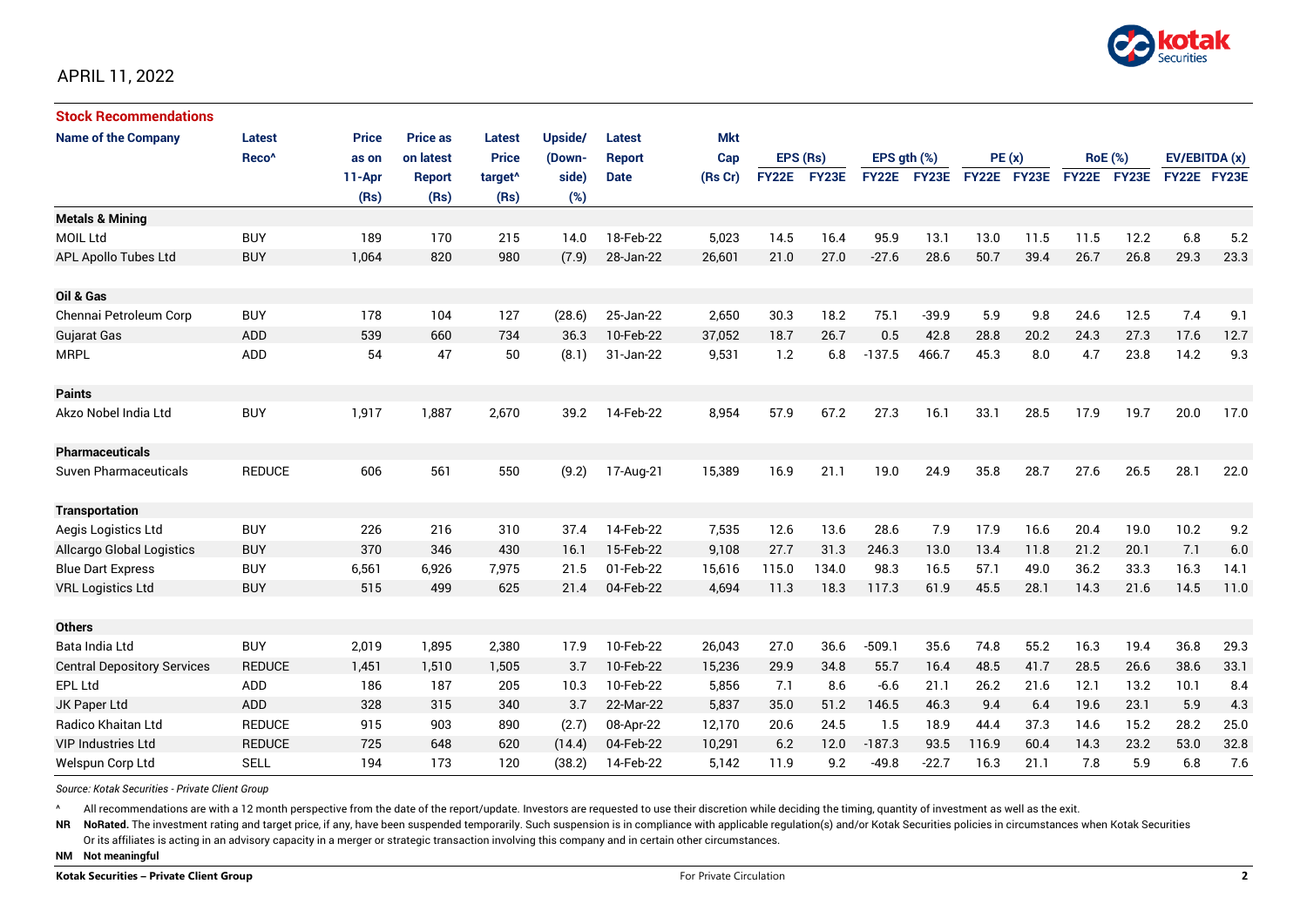

# APRIL 11, 2022

# **RATING SCALE (PRIVATE CLIENT GROUP)**

#### **Definitions of ratings**

| <b>BUY</b>       | $-$ | We expect the stock to deliver more than 15% returns over the next 12 months                                                                                                                                                                                                                                                                                                                                                     |
|------------------|-----|----------------------------------------------------------------------------------------------------------------------------------------------------------------------------------------------------------------------------------------------------------------------------------------------------------------------------------------------------------------------------------------------------------------------------------|
| <b>ADD</b>       |     | - We expect the stock to deliver 5% - 15% returns over the next 12 months                                                                                                                                                                                                                                                                                                                                                        |
| <b>REDUCE</b>    |     | - We expect the stock to deliver -5% - +5% returns over the next 12 months                                                                                                                                                                                                                                                                                                                                                       |
| <b>SELL</b>      | $-$ | We expect the stock to deliver < -5% returns over the next 12 months                                                                                                                                                                                                                                                                                                                                                             |
| <b>NR</b>        |     | - Not Rated. Kotak Securities is not assigning any rating or price target to the stock.                                                                                                                                                                                                                                                                                                                                          |
|                  |     | The report has been prepared for information purposes only.                                                                                                                                                                                                                                                                                                                                                                      |
| <b>SUBSCRIBE</b> | $-$ | We advise investor to subscribe to the IPO.                                                                                                                                                                                                                                                                                                                                                                                      |
| <b>RS</b>        | $-$ | Rating Suspended. Kotak Securities has suspended the investment rating and price target for this stock, either because there is not a sufficient fundamental basis for determining, or there<br>are legal, regulatory or policy constraints around publishing, an investment rating or target. The previous investment rating and price target, if any, are no longer in effect for this stock and<br>should not be relied upon. |
| <b>NA</b>        |     | $-$ Not Available or Not Applicable. The information is not available for display or is not applicable                                                                                                                                                                                                                                                                                                                           |
| <b>NM</b>        |     | - Not Meaningful. The information is not meaningful and is therefore excluded.                                                                                                                                                                                                                                                                                                                                                   |
| <b>NOTE</b>      | -   | Our target prices are with a 12-month perspective. Returns stated in the rating scale are our internal benchmark.                                                                                                                                                                                                                                                                                                                |

# **FUNDAMENTAL RESEARCH TEAM (PRIVATE CLIENT GROUP)**

| <b>Shrikant Chouhan</b>                                                                                | <b>Arun Agarwal</b>                                                                                             | <b>Amit Agarwal, CFA</b>            | <b>Hemali Dhame</b>      |
|--------------------------------------------------------------------------------------------------------|-----------------------------------------------------------------------------------------------------------------|-------------------------------------|--------------------------|
| <b>Head of Research</b>                                                                                | Auto & Auto Ancillary                                                                                           | <b>Transportation, Paints, FMCG</b> | Banking & Finance        |
| shrikant.chouhan@kotak.com                                                                             | arun.agarwal@kotak.com                                                                                          | agarwal.amit@kotak.com              | Hemali.Dhame@kotak.com   |
| +91 22 6218 5408                                                                                       | +91 22 6218 6443                                                                                                | +91 22 6218 6439                    | +91 22 6218 6433         |
| <b>Jatin Damania</b>                                                                                   | Purvi Shah                                                                                                      | <b>Rini Mehta</b>                   | K. Kathirvelu            |
| Metals & Mining, Midcap                                                                                | Pharmaceuticals                                                                                                 | <b>Research Associate</b>           | <b>Support Executive</b> |
| jatin.damania@kotak.com                                                                                | purvi.shah@kotak.com                                                                                            | rini.mehta@kotak.com                | k.kathirvelu@kotak.com   |
| +91 22 6218 6440                                                                                       | +91 22 6218 6432                                                                                                | +91 80801 97299                     | +91 22 6218 6427         |
| <b>Sumit Pokharna</b><br>Oil and Gas. Information Tech<br>sumit.pokharna@kotak.com<br>+91 22 6218 6438 | Pankaj Kumar<br><b>Construction, Capital Goods &amp; Midcaps</b><br>pankajr.kumar@kotak.com<br>+91 22 6218 6434 |                                     |                          |

#### **TECHNICAL RESEARCH TEAM (PRIVATE CLIENT GROUP)**

| <b>Shrikant Chouhan</b>    | <b>Amol Athawale</b>    |  |
|----------------------------|-------------------------|--|
| shrikant.chouhan@kotak.com | amol.athawale@kotak.com |  |
| +91 22 6218 5408           | +91 20 6620 3350        |  |
|                            |                         |  |

**Sayed Haider** Research Associate [sayed.haider@kotak.com](mailto:sayed.haider@kotak.com) +91 22 62185498

#### **DERIVATIVES RESEARCH TEAM (PRIVATE CLIENT GROUP)**

+91 22 6218 5497 +91 33 6615 6273

**Sahaj Agrawal Prashanth Lalu Prasenjit Biswas, CMT, CFTe** [sahaj.agrawal@kotak.com](mailto:sahaj.agrawal@kotak.com) [prashanth.lalu@kotak.com](mailto:prashanth.lalu@kotak.com) [prasenjit.biswas@kotak.com](mailto:prasenjit.biswas@kotak.com)